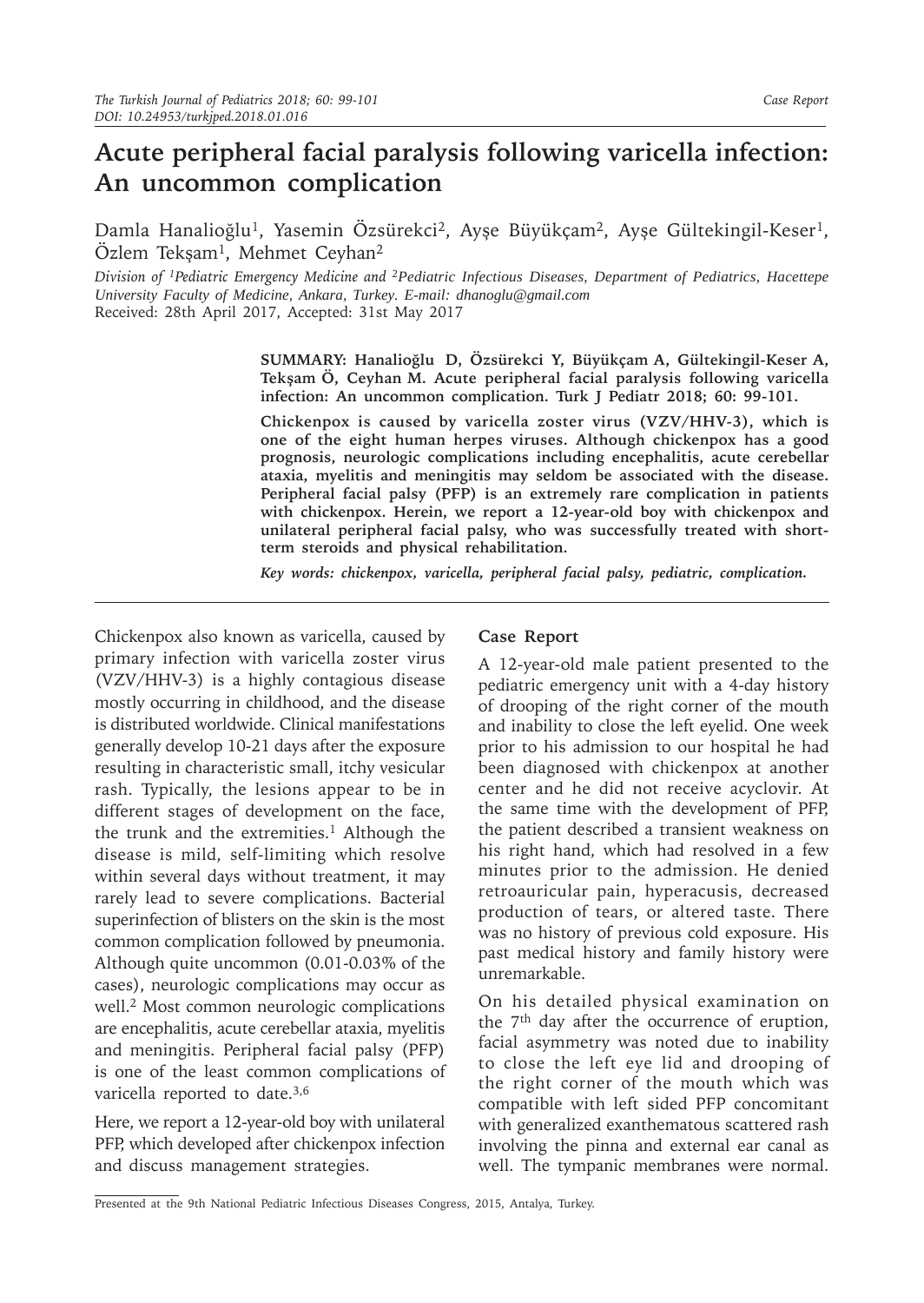

**Fig. 1.** Pictures taken at the initial admission left-sided PFP (a,b) and almost complete remission was achieved 2 months later (c,d). Informed consent was obtained from both the patient and his parents.

Other than PFP, his neurologic examination was unremarkable.

Serologic tests were compatible with acute varicella zoster virus infection. Cranial magnetic resonance imaging (MRI) was normal. The patient was diagnosed with chickenpox complicated with PFP according to physical examination findings and laboratory results. He was treated with prednisolone 50 mg per day for 3 days, then reduced by 10 mg per 3 days for a total treatment period of 15 days, artificial tears, and physical rehabilitation. Almost complete remission was achieved 2 months after his admission to our clinic (Fig. 1).

Patient's participation involves patient's and parents' written informed consents.

## **Discussion**

Chickenpox is a highly contagious disease presenting with a typical exanthematous rash. Chickenpox is mostly diagnosed among children but there is a lifetime risk for those who are not immunized against VZV. The disease is a benign, self-limited condition having a good prognosis. However, some complications including bacterial infection of the skin and soft tissues, pneumonia, encephalitis and rarely neurologic complications

may occur. Accounting for only 0.03% of chickenpox cases, neurologic complications include: encephalitis, acute cerebellar ataxia, myelitis, meningitis and others. Among the neurologic complications, PFP is rarely reported, particularly in childhood.<sup>2-5, 8</sup> Shiihara<sup>6</sup> reviewed 60 adult and pediatric chickenpox cases with neurological complications in Japanese literature. Encephalitis and cerebellar ataxia were the two leading complications with the rates of 23.3% and 21.7%, respectively. Facial palsy was reported in 8.3% of the patients in this study. Bozzola et al.<sup>3</sup> recently reported that the frequency of neurological complications among immunologically healthy children hospitalized for varicella was 21.7% in their series, and within the range of 13.9-20.4% in the literature. Among the patients in their series, 44.7% had cerebritis. Meningoencephalitis, meningitis and encephalitis were found in 10.5% of patients. Cranial nerve palsies (not specified) were reported only in four children (5.2%) hospitalized for varicella. Our case is one of the very few reported pediatric cases of PFP associated with chickenpox in English literature.

There are two possible underlying mechanisms including viral invasion of nerves or nerve damage due to immunologically mediated inflammatory responses.<sup>4</sup> We believe that in our patient, VZV within the vesicles on the pinna and ear canal may have invaded the sensory branches of the facial nerve, and at the same time using the neurogenic route the adjacent motor branches may have become inflamed which eventually led to facial palsy.

According to the literature, the period between the appearance of the vesicles of varicella and the facial nerve palsy ranges from five days before existence of eruption and 16 days after the occurrence of eruption.<sup>2</sup> Consist with the literature, this period was 3 days in our patient after the occurrence of eruption. The palsy may be unilateral or rarely bilateral7. It was unilateral in our patient.

Most of the patients were treated with acyclovir and/or steroids along with physical rehabilitation. Adour et al.<sup>9</sup> compared the final outcome of 99 Bell's palsy patients treated with either acyclovir-prednisone or placeboprednisone in a double-blind study and they concluded that acyclovir-prednisone has better outcomes than prednisone alone when treating Bell's palsy patients due to herpes simplex.<sup>9</sup>